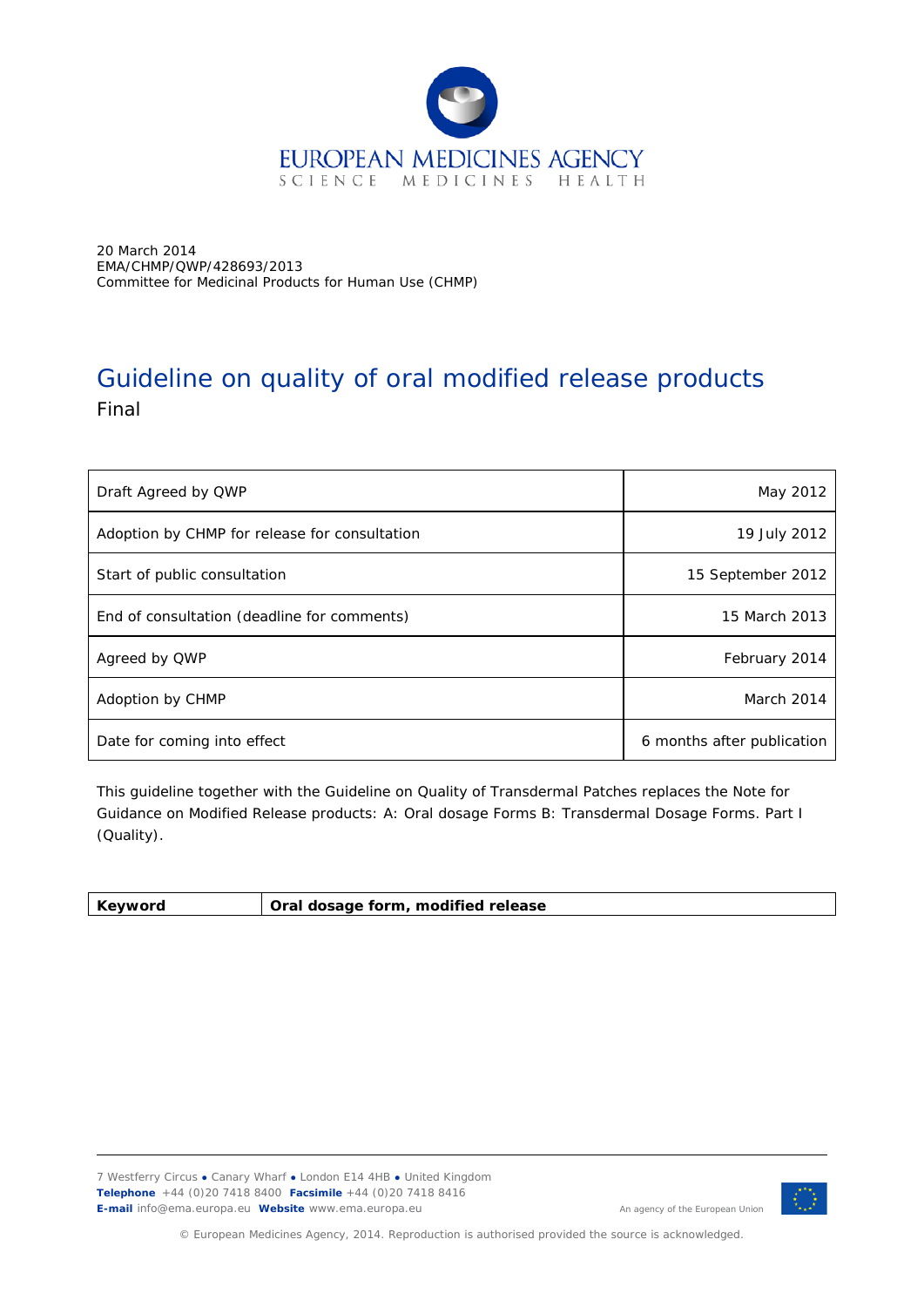# Guideline on quality of oral modified release products

## **Table of contents**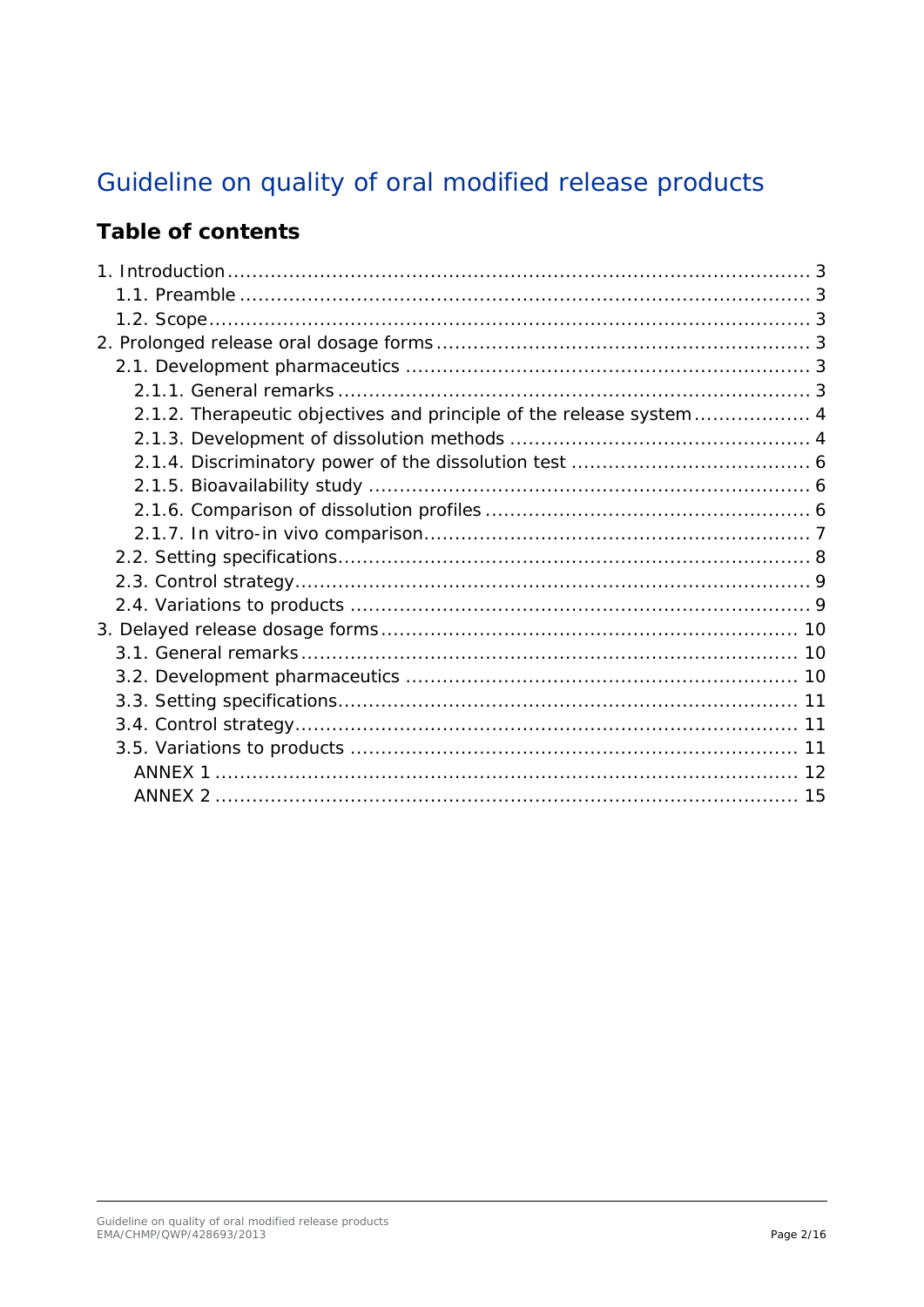## <span id="page-2-0"></span>**1. Introduction**

### <span id="page-2-1"></span>*1.1. Preamble*

Pharmaceutical dosage forms may be developed in which the rate and/or place of release of active substance(s) has in some way been modified compared with conventional release formulations. Such modifications may have a number of objectives, such as maintaining therapeutic activity for an extended time, reducing toxic effects, protecting the active substance against degradation due to low pH, targeting the active substance to a predefined segment of the gastrointestinal tract for local treatment or targeting active substance release at specified time-points.

This guideline covers the various parts of the application for marketing authorisation related to quality and should be read in conjunction with section II of this guideline relating to clinical aspects. Furthermore, it is clear that this Guideline cross-references to other quality guidelines and to official compendia.

For clear definitions on the terminology used to describe different types of release models and other definitions, reference is made to Annex I.

### <span id="page-2-2"></span>*1.2. Scope*

This guideline concerns quality aspects, especially pharmaceutical development and in vitro testing, of dosage forms in which the release of active substance is modified. This guideline only covers prolonged release oral dosage forms and delayed release oral dosage forms with the principle of gastro-resistance. Pulsatile and accelerated release dosage forms are outside the scope of this guideline. Delayed release dosage forms with other principles, including those designed to release in a specific area of the gastrointestinal tract in response to a specific trigger (e.g. enzymes) or at specific time(s) after ingestion are not specifically addressed.

Many principles discussed under section 2 with respect to prolonged release oral dosage forms will be relevant to other modified release dosage forms intended for oral administration or via other routes.

## <span id="page-2-3"></span>**2. Prolonged release oral dosage forms**

### <span id="page-2-4"></span>*2.1. Development pharmaceutics*

### <span id="page-2-5"></span>*2.1.1.* **General remarks**

The quality of a prolonged release dosage form is continuously improved during the development of a new drug product. The choice of the composition is made during the development based on small-scale batches and takes into account physicochemical properties of the active substance, stability and drug absorption characteristics throughout the gastrointestinal tract. As soon as the constituents are chosen, gradual scaling up of the manufacturing process will start. During this period it is reasonable to expect that adjustments will be necessary to reach full-scale production. These adjustments might be changes in composition, manufacturing processes, equipment or manufacturing site.

In some cases these adjustments may have an effect on the properties of the drug product. It is therefore recommended that an in vitro dissolution test is developed which is able to detect changes which may have an effect on the efficacy or safety of the product.

In other words, pharmaceutical development should establish the (qualitative or quantitative) link from pharmacokinetic parameters through in vivo drug release to in vitro dissolution rate.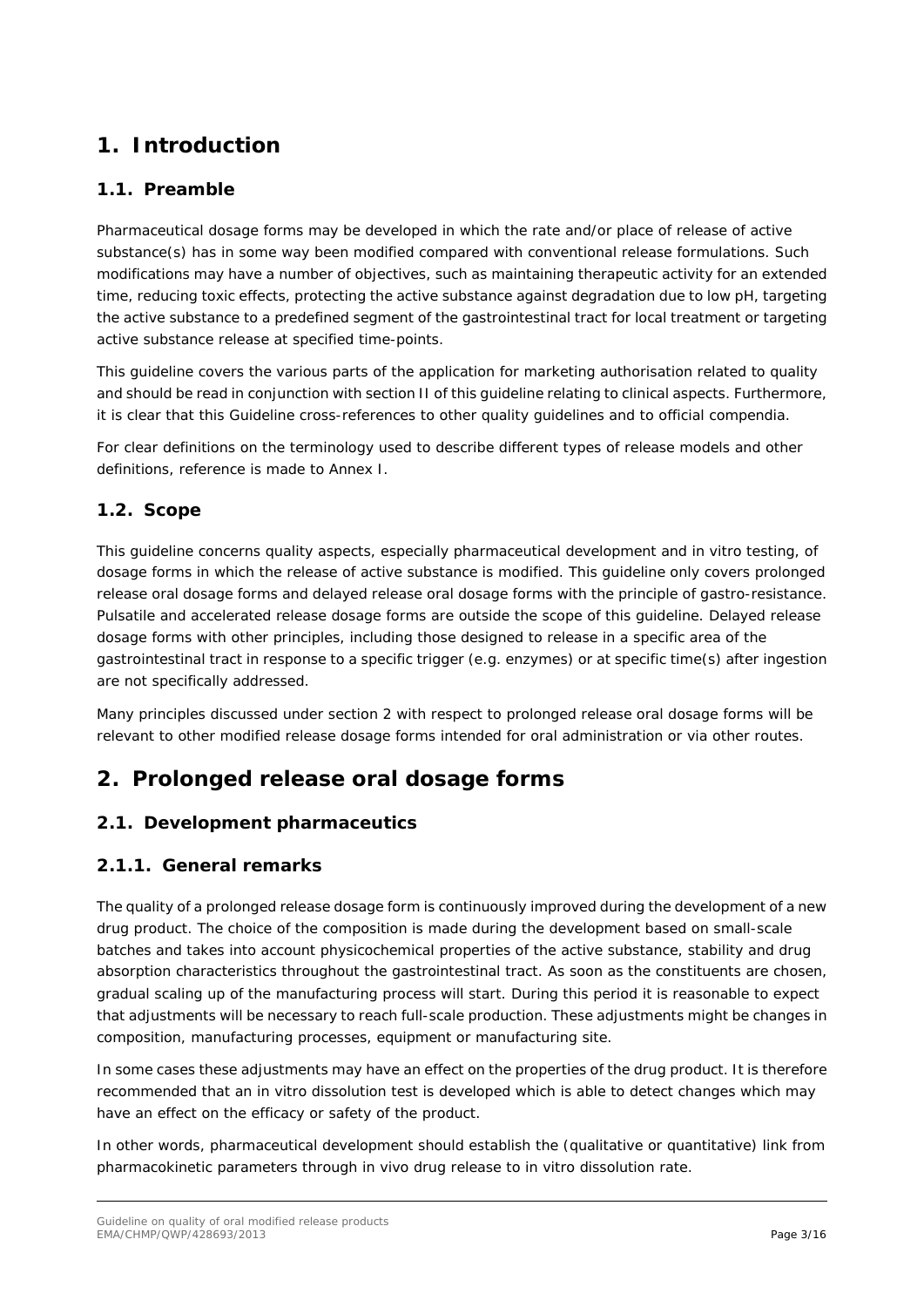The formulation chosen in development should be evaluated under different dissolution conditions to determine its sensitivity/robustness to the expected physiological environment after administration. The discriminatory power of the test conditions chosen for routine control may be determined by comparison of the in vitro dissolution data and the bioavailability data of the different formulations. It is encouraged to establish an in vivo-in vitro correlation (IVIVC). With a level A IVIVC the dissolution test - after proper validation - can be used as a qualifying control method with in vivo relevance, while in the absence of a Level A IVIVC the dissolution test can be used only as a quality control method.

After completed scale-up it is reasonable to compare the laboratory/pilot scale batches with the full production scale batches in a bioavailability study if the scale-up factor exceeds 10 (compared to the laboratory/pilot scale biobatch) in order to verify that the dissolution test conditions chosen are appropriate for the release of clinical materials, scale-up and manufacture (see also 2.1.3., 2.1.4 and 2.1.5).

### <span id="page-3-0"></span>*2.1.2.* **Therapeutic objectives and principle of the release system**

The therapeutic objectives and rationale of the prolonged release product should be provided. Pharmacokinetic (e.g. AUC,  $C_{max}$ ,  $T_{max}$ , t1/2) and physico-chemical characteristics of the active substance (e.g. solubility at different pH, partition coefficient, particle size, polymorphism) relevant to the development of the product should be given. Detailed information on the release controlling excipient(s) should be given. Reference is made to the guidelines on pharmaceutical development.

The following characteristics of the prolonged release system should be described:

- $\bullet$  the manner in which prolonged release is intended to be achieved (membrane type, matrix, etc.);
- the release mechanism and kinetics (diffusion, erosion, osmosis, etc. or a combination of these);
- the system format e.g. single non-disintegrating unit, disintegrating tablet/capsule containing multiple-units of pellets, etc.

It should be demonstrated that the prolonged release product maintains its drug release characteristics regardless of relevant variability in physiological conditions. Examples of such variability include gastric and intestinal transit time, food effect, pathological gastrointestinal fluid composition and concurrent alcoholic intake, if and where relevant.

In general, prolonged release oral dosage forms should not have a score line because subdivision or other manipulation of modified release products may adversely affect the modified release properties of the dosage form, possibly leading to dose dumping. Any recommendation on subdivision of a modified release dosage form should be supported by scientific justification that the subdivision does not affect the modified release characteristics, including *in vitro* and/or *in vivo* data as appropriate.

### <span id="page-3-1"></span>**2.1.3. Development of dissolution methods**

The release rate should be tested in vitro by a dissolution test method. The development of a suitable dissolution test method should be based on the physicochemical in vitro and in vivo characteristics of the active substance and the drug product considering the mechanism of release.

This *in vitro* dissolution test should be capable of:

- discriminating between batches with respect to critical process parameters (CPP) which may have an impact on the desired bioavailability;
- testing for batch to batch consistency of pivotal clinical, bioavailability and routine production batches;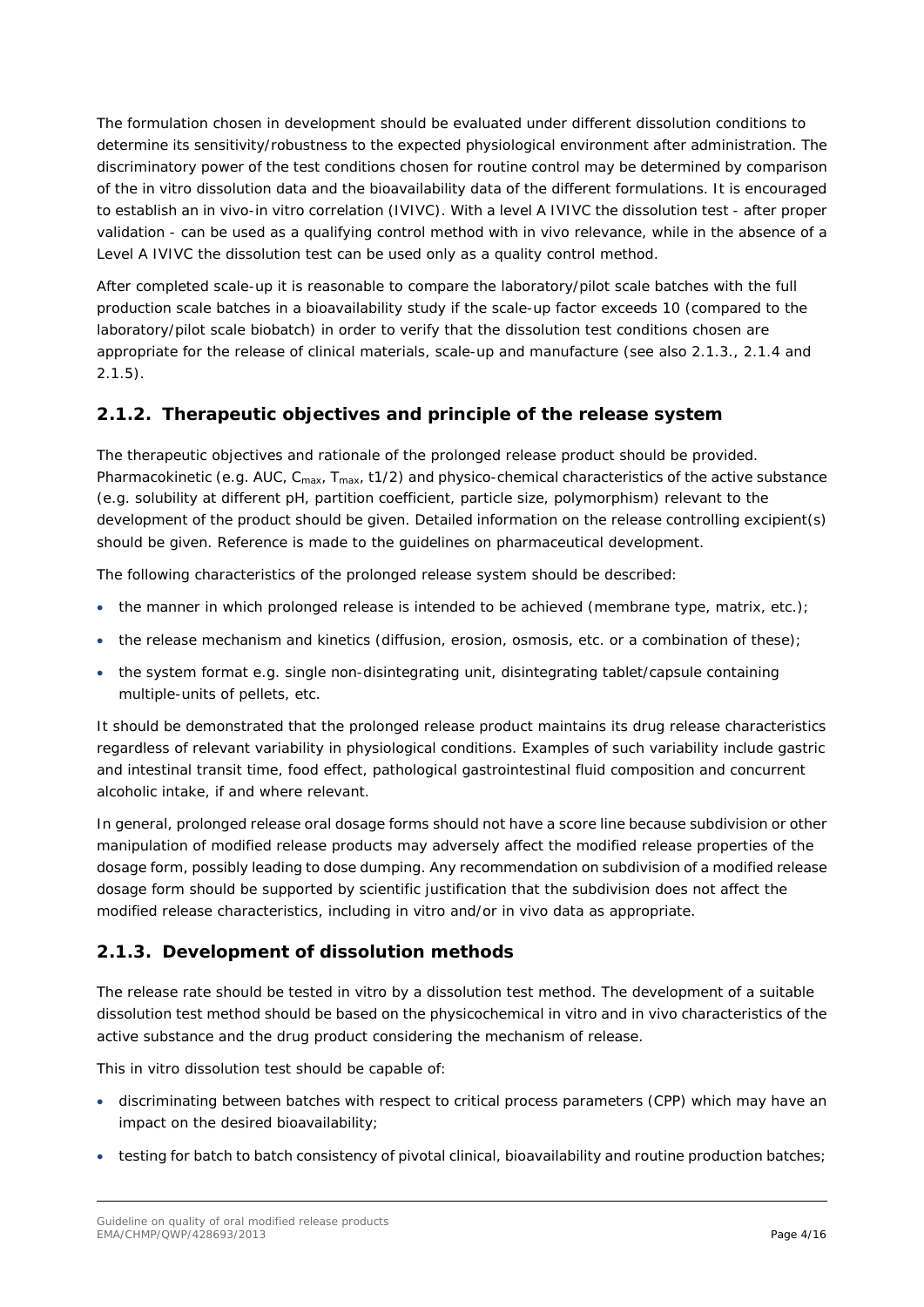• determining stability of the relevant release characteristics of the product over the proposed shelf life and storage conditions.

The prolonged release formulation should therefore be evaluated in vitro under various conditions (media, pH (normally pH range 1-7.5; in cases where it is considered necessary up to pH 8), apparatus, agitation, etc.). Testing conditions, including sampling time points and frequency providing the most suitable discrimination should be chosen.

Suitable buffer capacity should be used to ensure that media pH is well controlled during the dissolution test. Otherwise it may be necessary to monitor the media pH throughout the test. If a surfactant is used in the dissolution medium, the amount needed should be justified. The choice of the surfactant should be discussed and its consistent batch to batch quality should be ensured.

The inclusion of enzymes in the media is acceptable, and even encouraged, when justified (e.g., colonic delivery, gelatin capsules). If enzymes are added to the dissolution media, a rationale should be given for the type and concentration of enzymes added. Further, consistency of the batch to batch quality of the enzymes should be ensured including activity (IU/mg or IU/ml) or concentration (mg/ml) as appropriate. Note that the enzyme concentration of the SGF / SIF media prescribed in the Ph.Eur. are much higher than physiologically relevant values.

Justified enzyme concentrations should be used when the enzymes constitute part of the dissolution control mechanism. The use of biorelevant media may improve the correlation to in vivo data and may detect a potential food effect.

The volume of medium should preferably ensure sink conditions.

For formulations having a zero order release kinetics (with or without lag time) a specification of the dissolution rate over time (per cent of label claim per hour) for a given interval should preferably be established (see also section 2.2). For this type of product, a graphical presentation of the dissolution rate versus time should be additionally presented in order to justify that the product can be regarded as a zero-order release formulation. For additional details with respect to the choice of apparatus, testing conditions, validation/qualification and acceptance criteria, reference is made to the Ph. Eur.

Special attention should be paid to the importance of any variation in the active substance (e.g. particle size, polymorphism), release controlling excipient(s) (e.g. particle size, gelling properties) or manufacturing process with regard to its impact on the in vivo bioavailability.

The assay method of the active substance in dissolution samples should be validated according to the relevant ICH guidelines "Validation of analytical procedures" and "Validation of analytical procedures: Methodology", with special attention to the stability of the active substance dissolved in the medium and effects from the excipients.

Identical or, if not possible, comparable test conditions should be used for different strengths of the same product.

Normally in development, individual dosage unit results, the mean value and a measure of variability (e.g. standard deviation or 95 % confidence interval) should be presented at each time point. Use of other statistical approaches must be justified. Dissolution profiles should be determined for all strengths and for any relevant changes in the composition and/or manufacturing process of the product during development.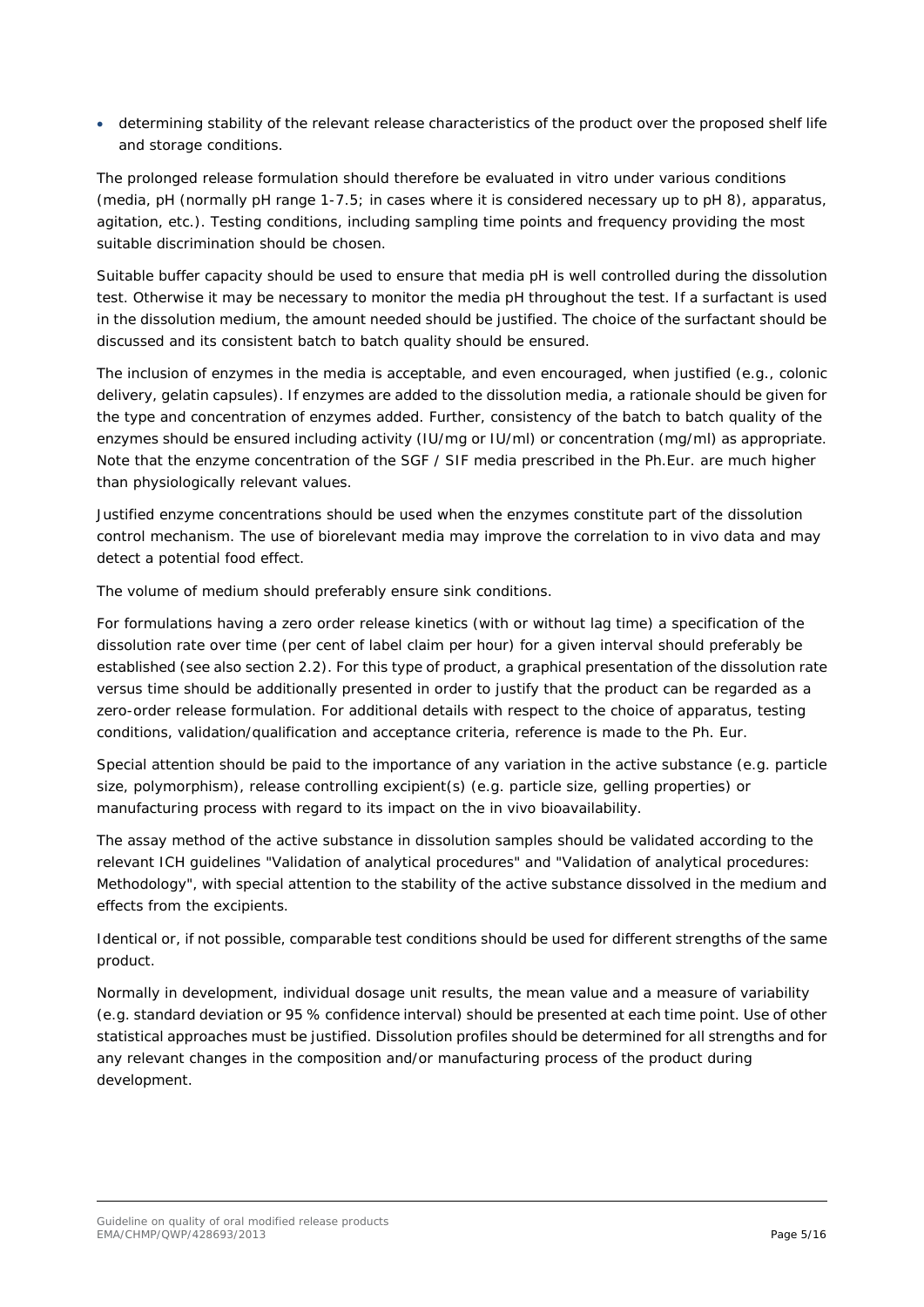### <span id="page-5-0"></span>**2.1.4. Discriminatory power of the dissolution test**

It should be shown that the dissolution test under the chosen test conditions is able to discriminate between batches with acceptable and non-acceptable release characteristics.

Showing discriminatory power may be achieved in one of the following approaches in order of priority:

- it is best practice to include batches which have failed to show acceptable pharmacokinetic parameters in vivo. Based on the dissolution results, meaningful specifications may be set to reject such batches due to their dissolution data. This may be supported quantitatively through a validated IVIVC, which has been developed under consideration of batches with unacceptable pharmacokinetic parameters;
- in cases where there are no available batches showing non-acceptable *in vivo* behaviour, the dissolution data may be compared to the average results of the pharmacokinetic parameter (point estimates) of the in vivo studies. These data may be compared by checking the rank order of the results;
- if neither of the first two approaches is feasible, the discriminatory power may be shown by deliberately varying an attribute of the active substance (e.g. particle size distribution), composition and/or manufacturing process parameters, in order to produce different in vitro dissolution behavior, without generating in vivo data for these batches. However such test procedures may lead to over-discrimination, i.e. even batches with acceptable in vivo performance may be rejected by the quality control method.

#### <span id="page-5-1"></span>**2.1.5. Bioavailability study**

A summary of the bioavailability studies should be given. The data should include information on pharmacokinetics (AUC0  $\rightarrow$  t<sub>(last)</sub>, AUC0  $\rightarrow \infty$ , C<sub>max</sub>, and where appropriate other relevant parameters (C<sub>min</sub> in steady state, partial AUC, C<sub>max</sub>/C<sub>min</sub> ratio, etc.); for generic products also the point estimates and 90% confidence intervals), manufacturing sites and dates, batch sizes and numbers, formulations and dissolution results of the batches used.

Bioavailability studies should be performed with batches of 100,000 units or at least 10% of full production scale, whichever is greater, unless pivotal clinical studies have been performed with batches of this size. In this case bioavailability studies performed with batches of a smaller scale may be sufficient if these batches have been produced in a manner representative of the full scale manufacturing process. So, for example, if phase II trials (including PK/BA-studies) are conducted at a scale of 15 kg, the pivotal clinical trials (no BA data available) at a scale of 60 kg and full production scale is intended to be 600 kg, no additional BA-studies at a scale of 60 kg are required.

#### <span id="page-5-2"></span>**2.1.6. Comparison of dissolution profiles**

On several occasions dissolution profiles have to be compared for similarity, e.g. after scale-up or changes in composition and/or manufacturing process or in case of extrapolation of in vivo results to be applied for approval of different strengths. Similarity of dissolution profiles should be established with at least 12 individual values per time point. Consideration should be given to the sampling time points and frequency, taking into account the physicochemical in vitro and in vivo characteristics of the active substance and the mechanism of release of the drug product.

In cases where an extrapolation of in vivo results is to be applied for approval of different strengths, if not all strengths of a test drug product are compared in vivo versus the reference, the dissolution of the other strengths of the test product will be compared to the strength of the test product used in the bioequivalence study.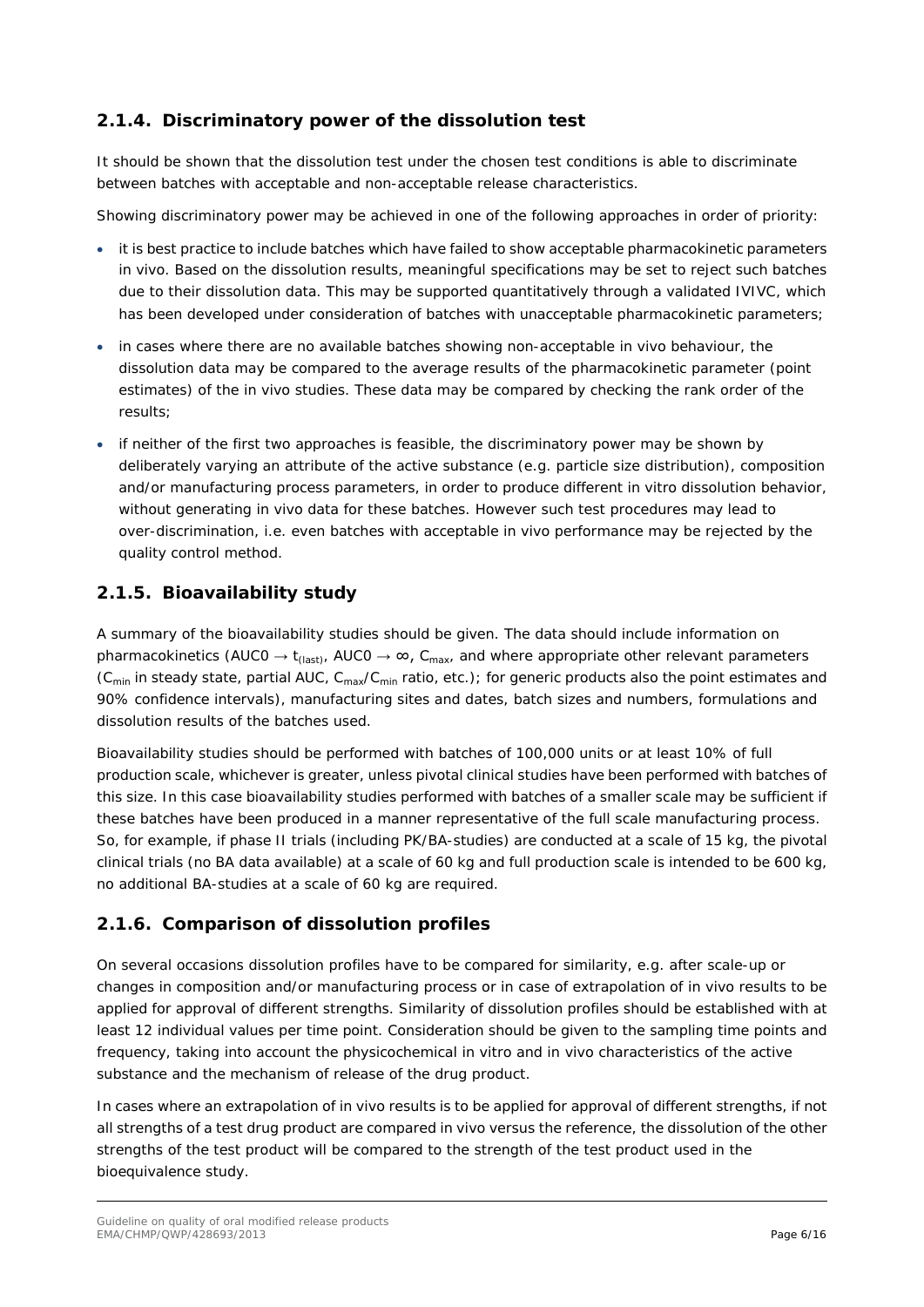The profiles should be compared and their similarity may also need to be demonstrated by statistically justified methods using model-independent or model-dependent methods e.g. linear regression of the percentage dissolved at specified time points, statistical comparison of the parameters of the Weibull function or calculation of a similarity factor.

### <span id="page-6-0"></span>**2.1.7.** *In vitro***-***in vivo* **comparison**

*In vitro* dissolution testing is not only important as a necessary quality assurance for batch-to-batch consistency but also to indicate consistency within a batch (i.e. that individual dosage units will have the desired *in vivo* performance). By establishing a meaningful correlation between *in vitro* release characteristics and *in vivo* bioavailability parameters, the *in vitro* dissolution test can serve as a surrogate marker for *in vivo* behaviour and thereby confirm consistent therapeutic performance of batches from routine production. The variability of the data should be reported and discussed when establishing a correlation. In general the higher the variability in the data used to generate the *in vitro*-*in vivo* correlation (IVIVC), the less confidence can be placed in the model parameters' estimates and the higher the uncertainty in the model-predictions for *in vivo* behaviour becomes.

An established Level A IVIVC may reduce the number of *in vivo* studies during product development, be helpful in setting specifications and be used to facilitate certain regulatory decisions (e.g. scale-up and post-approval variations). Therefore, an attempt to develop such an IVIVC should be considered by the applicant. Furthermore, establishment of a Level A IVIVC gives confidence in the use of dissolution testing as a change control tool. Alternatively it may be acceptable to apply a mechanistic model for the *in vitro in vivo* comparison (e.g. using physiologically based pharmacokinetic models-(PBPK).

Validation of a Level A IVIVC involves showing that it is sufficiently predictive. A Level A IVIVC is established based on for example a deconvolution technique, in which *in vivo* absorption or *in vivo* dissolution can be predicted from *in vitro* data (detailed in Annex 2). A validated Level A IVIVC allows the use of the associated *in vitro* dissolution test as a surrogate for an *in vivo* study, as the resulting *in vivo* concentration-time profile can be predicted using the *in vitro* dissolution data and the IVIVC equation. Implicit in this approach is that (1) such an IVIVC can only be reliably used for interpolation (explained below) and (2) a single IVIVC model must be applicable to all formulations used in development and validation of the model.

Note that an IVIVC cannot serve as a basis for claiming bioequivalence between products from different MA applicants, based on *in vitro* data only.

An IVIVC model should be used for interpolation within the range of data used in its development, rather than extrapolation outside of the range over which it is known to apply. This principle is particularly important for regulatory applications, such as justification of dissolution specification and biowaivers. This has important implications for the choice of formulations to be included in an IVIVC study.

It is generally recommended to use formulations with widely varying *in vitro* dissolution profiles for IVIVC development and validation, since utilising formulations with only small differences in their *in vitro* dissolution profiles will limit the scope for widening of the specification range and the range for which a biowaiver can be justified. However, it is acknowledged that different release mechanisms or other biopharmaceutical factors may come into play at the formulation extremes, impacting on the relationship between *in vitro* and *in vivo* drug release and precluding generation of a single IVIVC equation which describes the behavior of all formulations within the range proposed for a biowaiver. Therefore, formulations should be chosen such that the same release mechanism is likely to control both the *in vitro* and *in vivo* release of drug. This will tend to limit the range of *in vitro* dissolution profiles used in practice for IVIVC development and validation.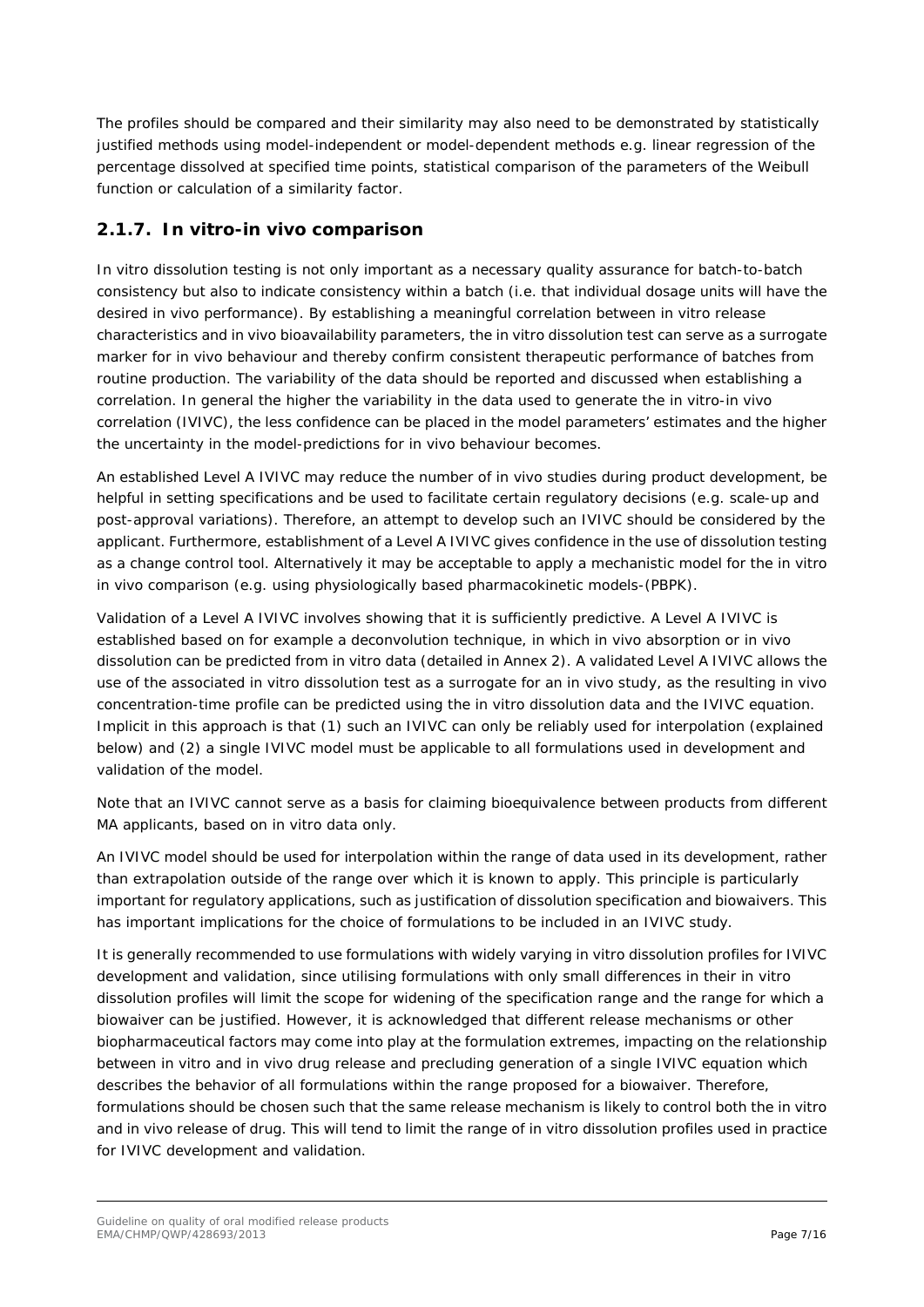If an extreme formulation (i.e. one with the fastest or slowest *in vitro* dissolution of the formulations used in the IVIVC) is subsequently chosen for further development, it is advisable to extend the IVIVC validation range by generating *in vivo* data for another formulation (yet faster or slower, as the case may be) and using these data for external validation of the existing IVIVC or for redevelopment and validation of a new IVIVC. In other words, it is important that the intended target formulation is appropriately bracketed.

### <span id="page-7-0"></span>*2.2. Setting specifications*

The specification should be set using a discriminatory dissolution test.

In general, a minimum of three points should be included in the specification on *in vitro* dissolution of an oral prolonged release product: an early time point to exclude dose dumping and/or to characterise a loading/initial dose (typically 20 to 30% dissolved), at least one point to ensure compliance with the shape of the dissolution profile (around 50% dissolved) and one to ensure that the majority of the active substance has been released  $(Q=80 \%)$ . If the maximum amount dissolved is less than 80%, the last time point should be the time when the plateau of the dissolution profile has been reached.

For drug products showing a zero order release a specification of the dissolution rate/time for a given time interval may be more appropriate than the cumulative amount dissolved at a distinct time point. In cases where a zero order release kinetic is combined with a variable lag time, such a specification is mandatory. The method to determine the lag time is up to the applicant.

The acceptable variation allowed around each time-point (upper and lower limits), can be determined in different ways:

a. No IVIVC:

The tolerance limits may be derived from the spread of *in vitro* dissolution data of batches with demonstrated acceptable *in vivo* performance (biobatch(es)), or by demonstrating bioequivalence between batches at the proposed upper and lower limit of the dissolution range (the so-called "side-batch" concept).

Normally, the permitted range in release at any given time point should not exceed a total numerical difference of ±10% of the labelled content of active substance (i.e. a total variability of 20%: a requirement of  $50\pm10\%$  thus means an acceptable range from 40-60%), unless a wider range is supported by a bioequivalence study.

b. Established Level A IVIVC:

A validated Level A IVIVC allows *in vitro* dissolution data (in this case, proposed rather than observed data) to be used as a surrogate to an *in vivo* study of formulations at the proposed dissolution specification limits. Dissolution profiles are generated from the proposed limits using the established IVIVC that preferably includes an appropriate mathematical description of the *in vitro* dissolution behaviour (Weibull function, Hill, etc. as justified by the behaviour of formulations tested during product development) or, normally less usefully, based on release at different time points. The entire plasma concentration-time profile is calculated for the proposed upper and lower dissolution limits and the observed *in vitro* dissolution data for the to-be-marketed (reference) formulation utilising the validated IVIVC. The corresponding  $C_{\text{max}}$  and the selected AUC parameter values are calculated for the proposed lower and upper limits and the reference formulation and the ratios calculated (upper to lower, upper to reference and lower to reference).

The guiding principle of specification setting is that all batches within the lower and upper dissolution specification limits should be bioequivalent to one another. When bioequivalence is based on *in vivo* data,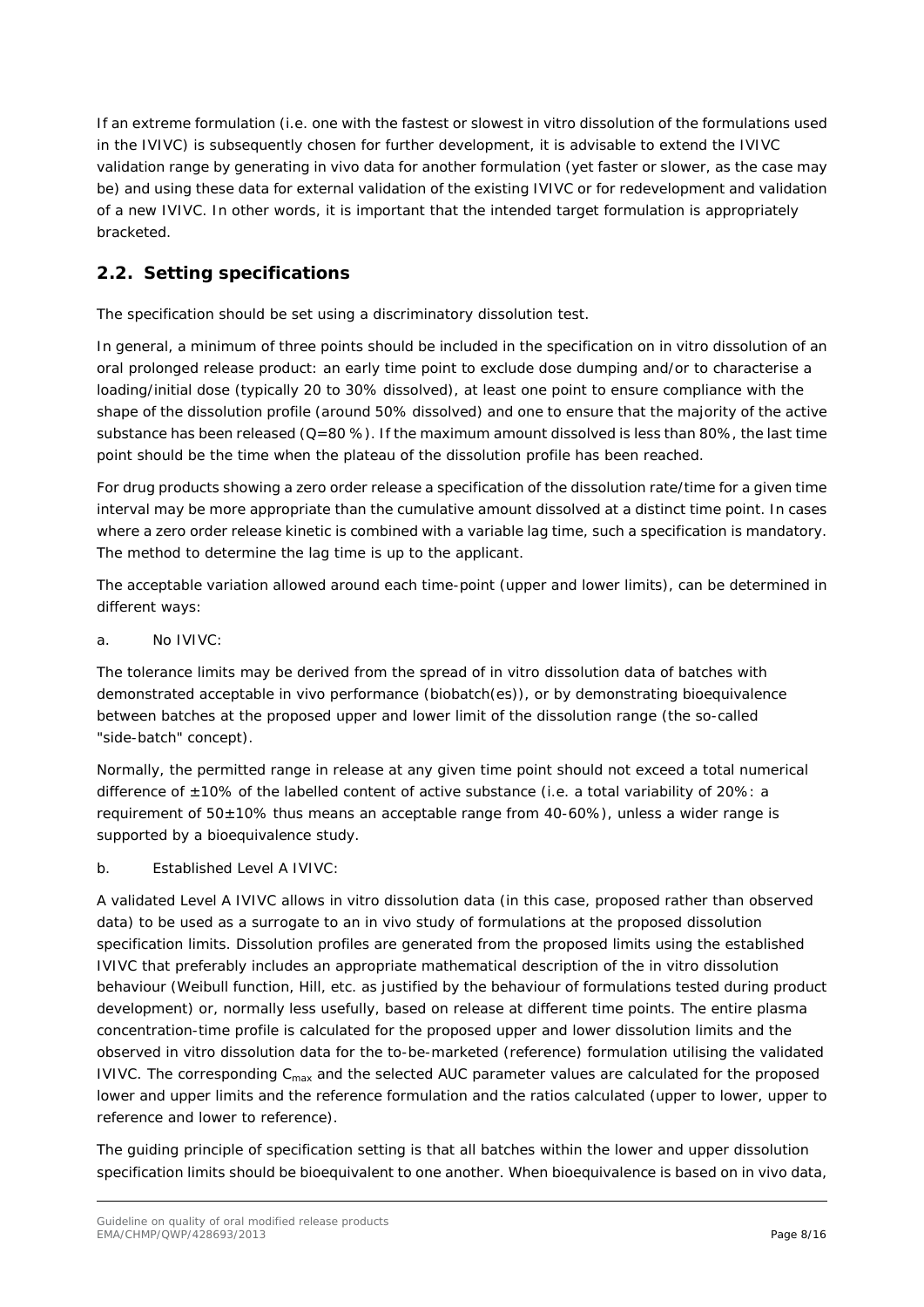the acceptance range for the maximum difference in comparative data is 80-125%, based on confidence intervals around the mean  $C<sub>max</sub>$  and the selected AUC parameter. Although some methods of IVIVC analysis quantify biological variability (and allow prediction of confidence intervals), most methods predict mean concentration-time data only. Therefore, for BE predicted based on mean data (by use of dissolution data in lieu of *in vivo* data and supported by an IVIVC), the criteria for BE limits must necessarily be tighter i.e., the difference between the  $C_{max}$  and the selected AUC parameter for the mean *in vivo* concentration-time data predicted for the upper and lower dissolution specification must be less than 20%. Limits based on a difference greater than 20% between the predicted  $C_{\text{max}}$  and the selected AUC parameter for the upper and lower dissolution specifications must be justified.

For drugs that are absorbed throughout the gastrointestinal tract, the AUC is often similar for formulations of widely varying dissolution rates and the specification is driven by  $C_{\text{max}}$ , rather than AUC. In this case, the advantage of utilising an IVIVC for specification setting is that limits wider than  $\pm 10\%$  in cumulative dissolution at particular time points may be possible, as not every time point has the same impact on  $C_{\text{max}}$ . The sensitivity of  $C_{\text{max}}$  to changes in dissolution depends on the pharmacokinetic properties of the drug (the shorter the half-life the greater the sensitivity to changes in dissolution) and the shape of the IVIVC relationship (i.e., whether *in vitro* or *in vivo* dissolution is faster).

### <span id="page-8-0"></span>*2.3. Control strategy*

General regulatory guidance on the establishment and justification of a control strategy for the drug product is given in other relevant guidelines. Particular attention should however be paid to the control of critical quality attributes that are required for the control of drug release.

Pharmaceutical development should establish the link (qualitative or quantitative) from pharmacokinetic parameters through *in vivo* drug release to *in vitro* dissolution rate.

In an enhanced pharmaceutical development environment, compliance with the dissolution requirement could be demonstrated by real time release testing (see Guideline on Real Time Release Testing). As the drug release rate may be susceptible to scale-up effects, it is particularly important that the drug release rate prediction algorithm is verified at the commercial scale.

### <span id="page-8-1"></span>*2.4. Variations to products*

The supporting data requirements for variations to the marketing authorisation will depend upon the significance of the change, whether or not a Level A IVIVC exists and whether or not the dissolution method/limits is to be changed. If bioavailability/bioequivalence data have not been submitted their absence should always be justified.

When a Level A IVIVC has been established and the release specification is not changed, changes may be accepted on the basis of *in vitro* data, the therapeutic index of the active substance and predictive capability of the IVIVC. In this case, waiver of a bioequivalence study should be based on comparison of the predicted plasma concentration-time profiles and associated pharmacokinetic parameters for the formulations before and after changes, calculated utilising the *in vitro* data and the validated IVIVC.

In general, bioavailability/bioequivalence data are needed for products with an established Level B or C correlation or no IVIVC, unless justification is provided for absence of such data.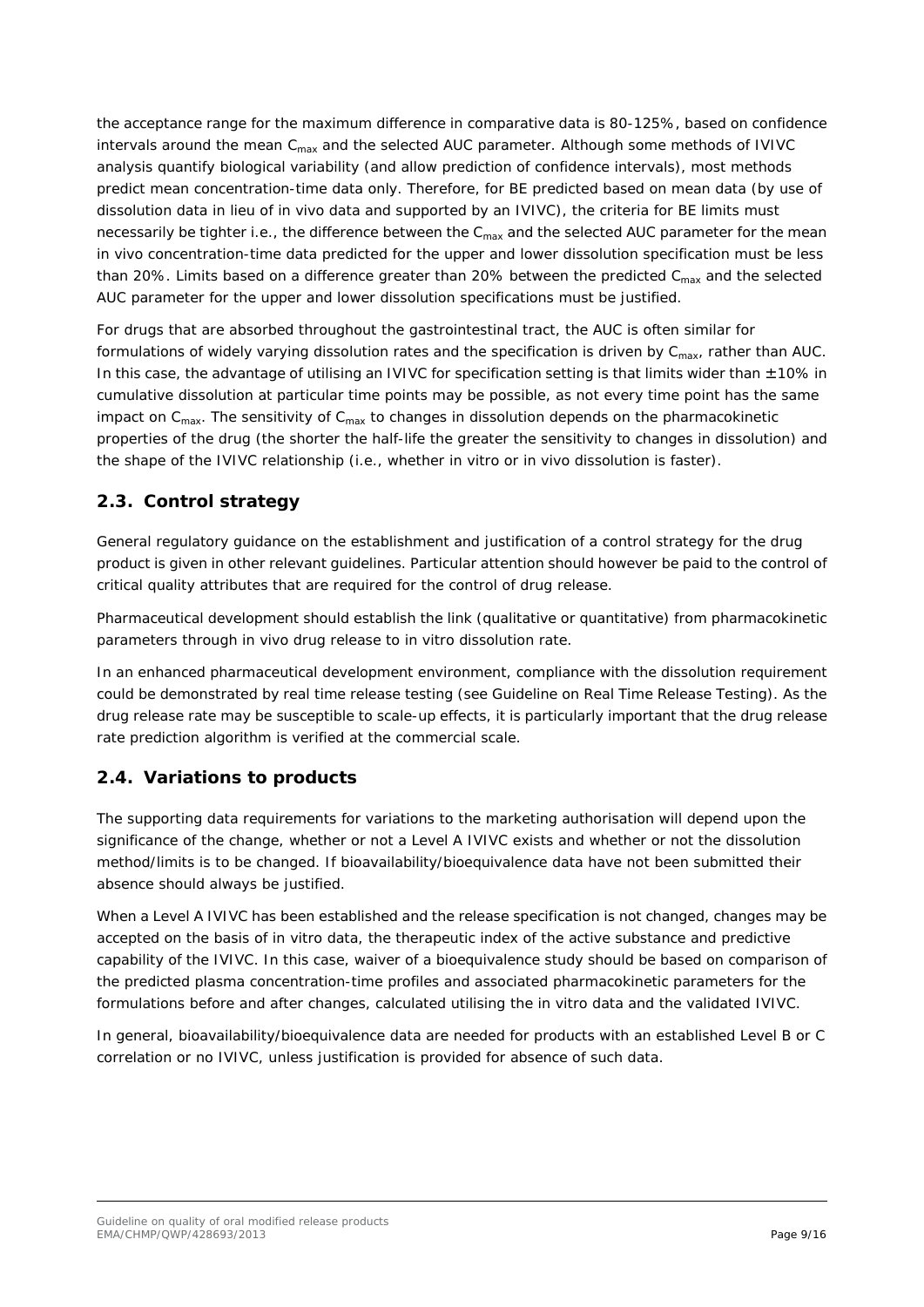## <span id="page-9-0"></span>**3. Delayed release dosage forms**

### <span id="page-9-1"></span>*3.1. General remarks*

Several delayed release dosage forms have been identified by the Ph.Eur.: gastro-resistant capsules, tablets and granules. In this section, specific guidance is provided for gastro-resistant dosage forms. Products based on other principles can also often be classified as delayed release dosage forms, including those designed to release in a specific area of the gastrointestinal tract in response to a specific trigger (e.g. enzymes) or at a specific time after ingestion. Although the principles described herein for the pharmaceutical development, specifications and control strategy are also generally relevant for other delayed release dosage forms, specific guidance for those dosage forms would have to be developed based on the relevant formulation principle and mechanism of release.

Note that in addition to the points addressed below, many of the principles discussed above under prolonged release oral dosage forms are also relevant to delayed release dosage forms.

#### <span id="page-9-2"></span>*3.2. Development pharmaceutics*

A summary of the bioavailability studies should be given. The data should include information on pharmacokinetics (AUCO  $\rightarrow$  t(last), AUCO  $\rightarrow \infty$ , C<sub>max</sub>, and where appropriate other relevant parameters (e.g. partial AUC); for generic products also the point estimates and 90% confidence intervals), manufacturing sites and dates, batch sizes and numbers, formulations and dissolution results of the batches used.

The rationale for the delayed release should be given, e.g. the protection of the gastric mucosa, the protection of the active substance against the influence of acidic gastric medium or intended release of the active substance in a predefined segment of the gastro-intestinal tract for local treatment, etc.

The mechanism of release and choice of the excipient(s) responsible for the delayed release should be discussed e.g. targeting release at a given pH, susceptibility to enzymatic attack, erosion with time etc.

Pharmaceutical development should establish the (qualitative or quantitative) link from pharmacokinetic parameters through *in vivo* drug release to *in vitro* dissolution rate.

In principle two different types of formulations can be distinguished for delayed release products with respect to the behaviour in the stomach:

- single unit non-disintegrating dosage forms;
- disintegrating dosage forms containing multiple units of pellets.

The development of single unit non-disintegrating gastro-resistant dosage forms is generally discouraged for gastro-resistant products since their residence time in the stomach is unpredictable and in general longer than disintegrating dosage forms which contain multiple units of pellets. Therefore, such single unit non-disintegrating dosage forms are liable to a higher risk of dose-dumping and/or erratic concentration profiles.

If the SmPC requires the co-administration with food or does not exclude the co-administration with food, gastro-resistance should also be tested under conditions representative of fed state. For example, tests should be run at a higher pH (e.g. in the range 3-5) for both single unit non-disintegrating and disintegrating dosage forms with multiple units to determine resistance to release in the fed stomach. Most meals will temporarily buffer the pH in the stomach to 3 or above, so pH 2 would not be a sufficiently challenging test.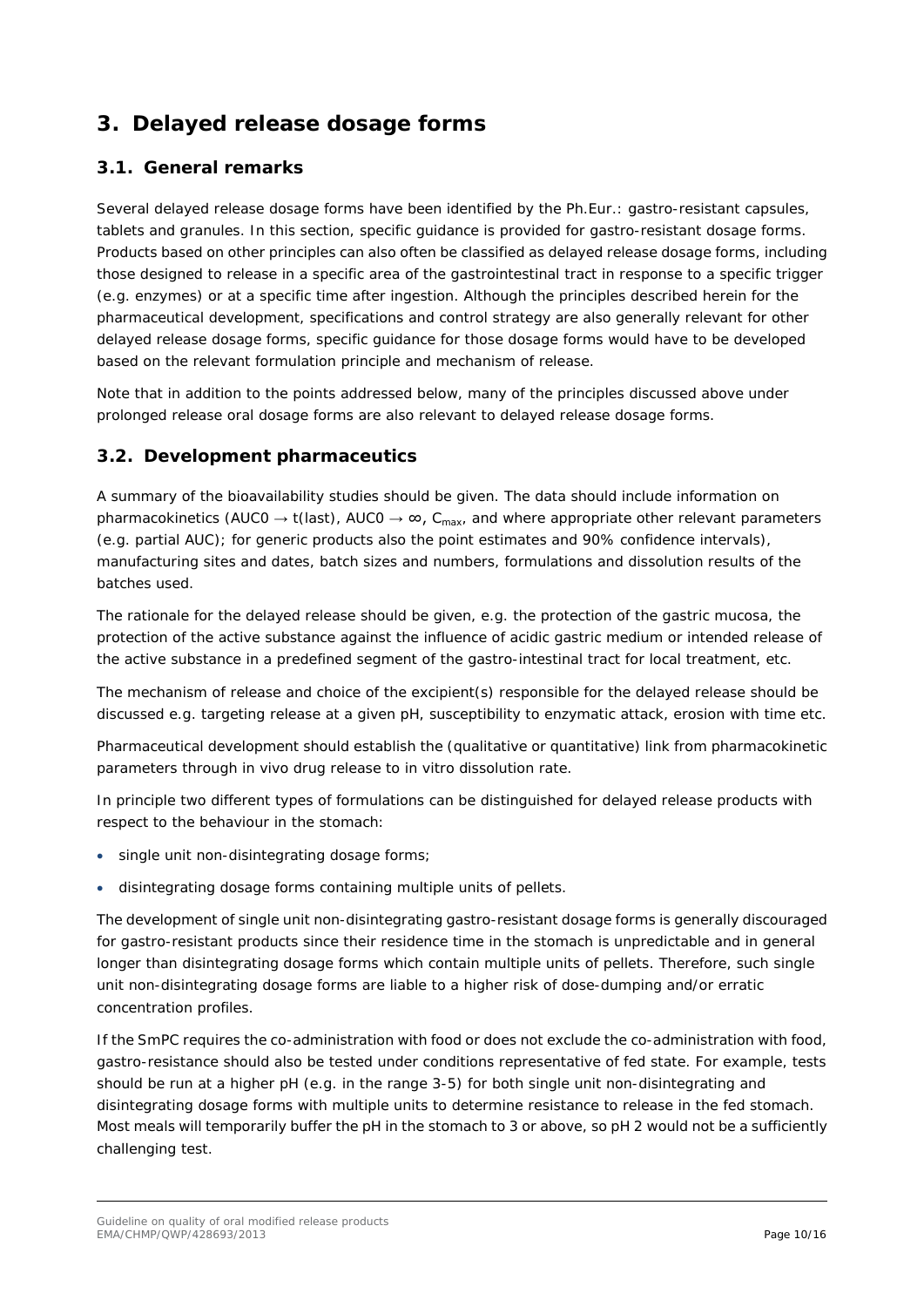### <span id="page-10-0"></span>*3.3. Setting specifications*

At least two points should be included in the specification on in vitro dissolution of a gastro-resistant product: an early time point to exclude release in the acidic medium (less than 10% dissolved after 2 hours) and one to ensure that the majority of the active substance has been released in a (near) neutral medium. It is emphasized that gastro-resistance must be demonstrated for two hours or more. With regard to acceptance criteria for continued testing, reference is made to the Ph. Eur.

### <span id="page-10-1"></span>*3.4. Control strategy*

Regulatory guidance on the establishment and justification of a control strategy for the drug product is provided elsewhere. Particular attention should be paid to the control of critical quality attributes that are responsible for the delayed drug release, e.g. the integrity of a gastro-resistant coating.

Pharmaceutical development should establish the (qualitative or quantitative) link from pharmacokinetic parameters through in vivo drug release to in vitro dissolution rate. In an enhanced pharmaceutical development environment, compliance with the dissolution requirement could be demonstrated by real time release testing (see Guideline on Real Time Release Testing). As the principle for controlling the drug release in a delayed release dosage form may be susceptible to scale-up effects, it is particularly important that the design space is verified at the full commercial scale.

#### <span id="page-10-2"></span>*3.5. Variations to products*

Since the in vitro test on gastro-resistance for delayed release dosage forms is considered relevant to the in vivo situation, changes in the excipients responsible for delayed release in such products can be supported by in vitro data only, where justified. Profiles of release obtained from gastro-resistance testing should be unchanged.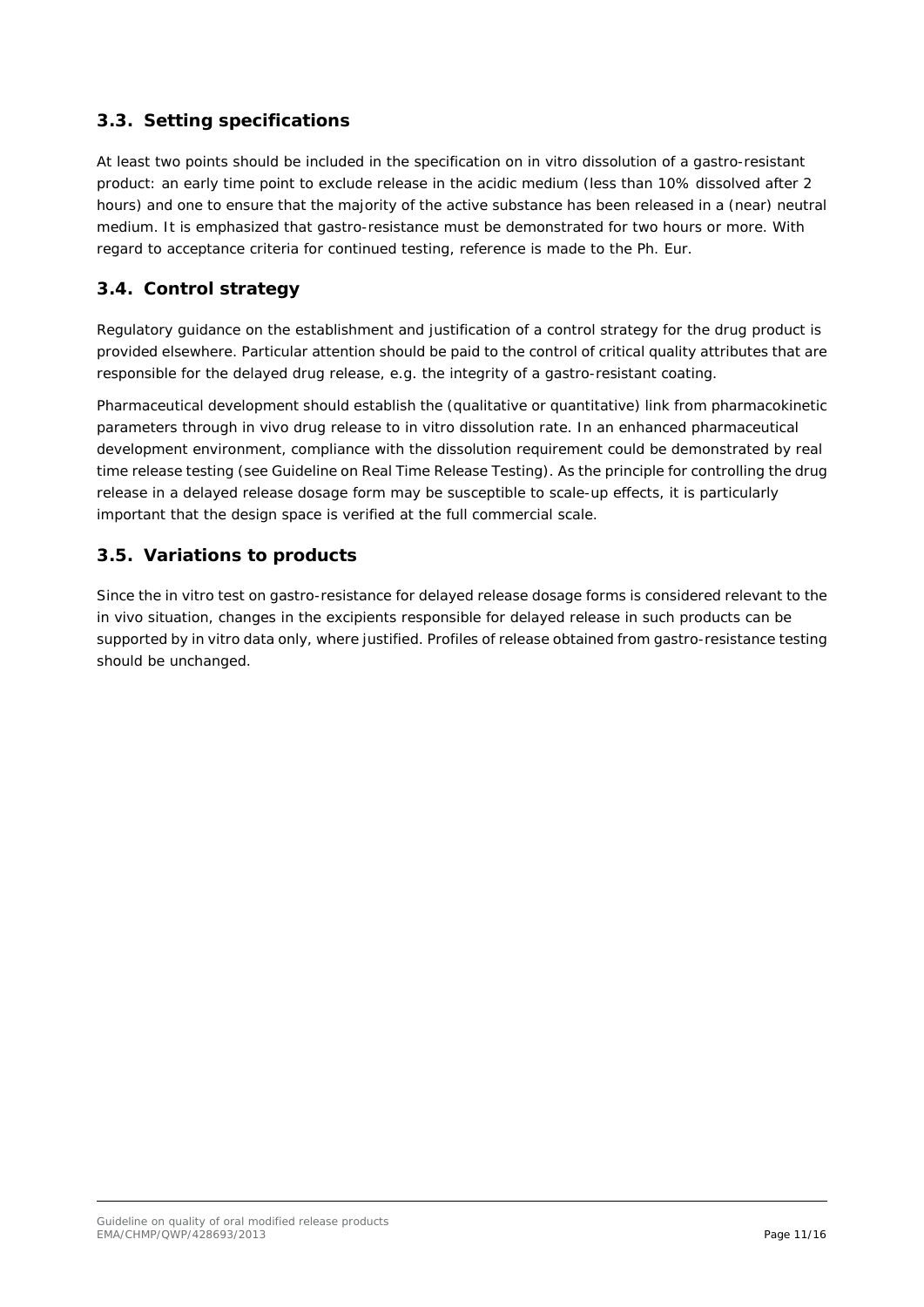## <span id="page-11-0"></span>**Annex 1**

### **Glossary**

#### Biobatch:

Batch used in a bioavailability/bioequivalence study or in clinical testing showing acceptable performance; the size of this batch is at least pilot scale, i.e. for oral solid dosage forms at least 10 % of full production scale or 100.000 units, whichever is larger

#### Conventional release dosage form:

Preparations showing a release of the active substance which is not deliberately modified by special formulation and/or manufacturing method. In case of a solid dosage form, the dissolution profile of the active substance depends essentially on the intrinsic properties of the active substance.

Equivalent term: Immediate release dosage form

#### Convolution:

Prediction of plasma drug concentrations using a mathematical model based on the convolution integral, e.g. the following convolution integral may be used to predict plasma concentration (c(t)) resulting from the absorption rate time course  $(r_{abs})$ ; The function  $c\delta$  represents the concentration time course that would result from the instantaneous absorption of a unit amount of drug and is typically estimated from i.v. bolus data:

c(t) =  $0$ <sup>t</sup> cδ (t-u) r<sub>abs</sub>(u) du

#### Deconvolution:

Estimation of the time course of drug input (usually *in vivo* absorption or dissolution) using a mathematical model based on the convolution integral; e.g. the absorption rate time course  $(r_{abs})$  that resulted in the plasma concentration (c(t)) may be estimated by solving the following convolution integral for rabs. The function cδ represents the concentration time course that would result from the instantaneous absorption of a unit amount of drug and is typically estimated from i.v. bolus oral solution, suspension or rapidly releasing immediate release dosage forms data:

c(t) =  $_0$  $\int$ <sup>t</sup> cδ (t-u) r<sub>abs</sub> (u) du

#### External predictability:

Evaluation of predictability using a new data set then the ones on which the IVIVC is established (how well predicts the model the data)

#### Internal predictability:

Evaluation of predictability using the initial test data set on which the IVIVC is established (how well describes the model the data used for establishing the IVIVC.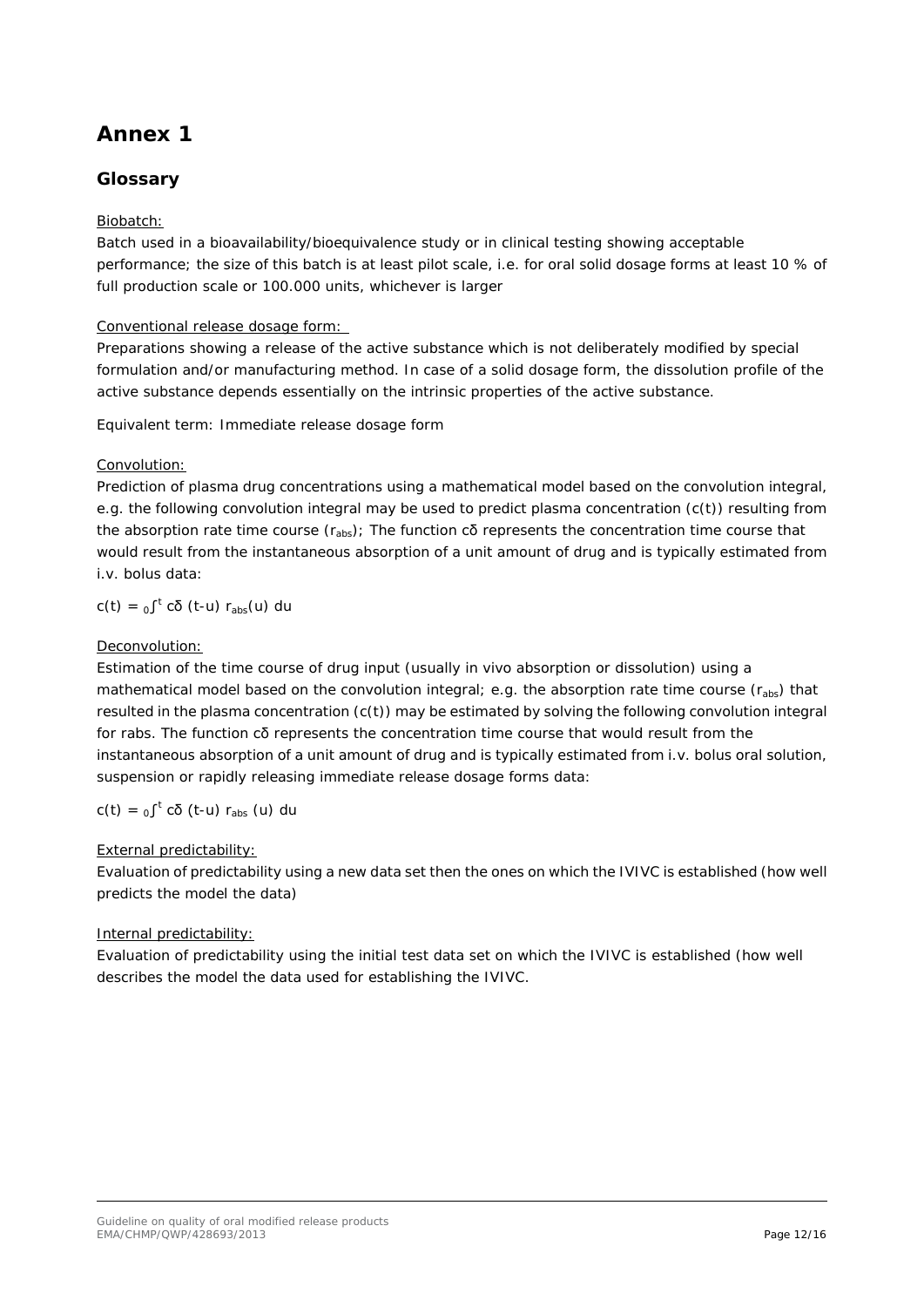#### Mean absorption time:

Time required for drug to reach systemic circulation from the time of drug administration = mean time involved in the *in vivo* release and absorption processes as they occur in the input compartment:

$$
MAT = MRT_{oral} - MRT_{i.v}.
$$

Mean in vitro dissolution time: The mean time for a drug to dissolve *in vitro*:

$$
MDT_{\text{vitro}} = \underbrace{0 \int^{\infty} (M^{\infty} \text{-} M(t)) dt}_{M^{\infty}}
$$

Mean in vivo dissolution time: The mean time for a drug to dissolve *in vivo*:

$$
MDT_{solid} = MRT_{solid} - MRT_{solution}
$$

Mean in vivo residence time: The average time for a drug to reside in the body:

 $MRT = AUMC/AUC$ 

#### Modified release dosage forms:

Preparations where the rate and/or place of release of the active substance(s) is different from that of the conventional dosage form administered by the same route. This deliberate modification is achieved by special formulation design and/or manufacturing method. Modified release dosage forms include prolonged release, delayed release, pulsatile release and accelerated release dosage forms.

(It should be noted that pulsatile and accelerated release dosage forms are outside of the scope of this guideline)

#### Percent prediction error:

%PE = [(observed value - predicted value) / observed value] x 100

#### Prolonged release dosage forms:

Modified release dosage forms showing a slower release than that of the conventional release dosage form administered by the same route. Prolonged release is achieved by special formulation design/and/or manufacturing method.

Equivalent term: extended release dosage form

#### Release controlling excipient:

Excipient with determining effect on the release of the active substance

#### Side batch:

Batches representing the intended upper and lower *in vitro* release specification derived from the defined manufacturing process by setting process parameters within the range of maximum variability expected from process validation studies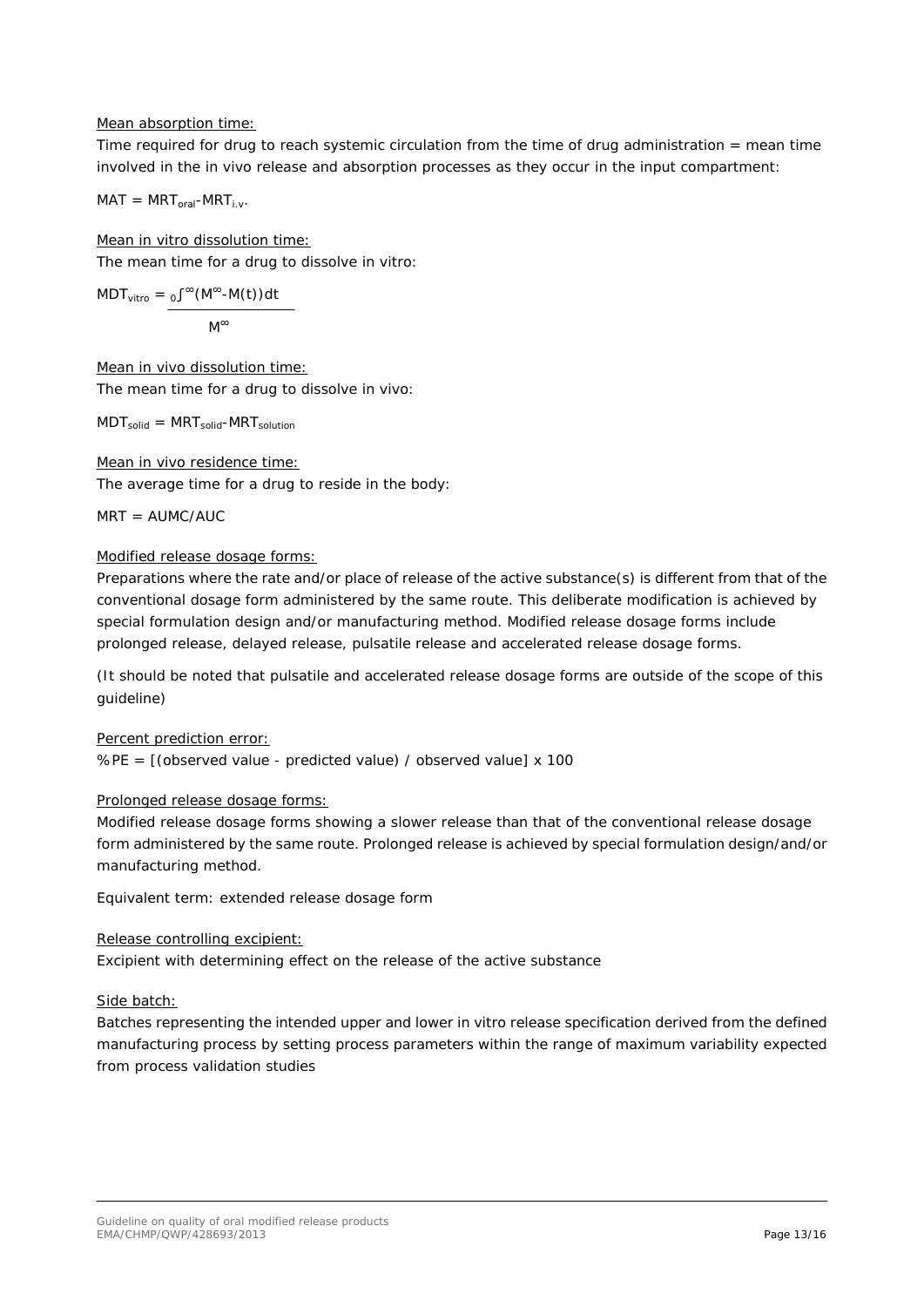#### Sink conditions:

May be assumed if the amount of substance in solution at the end of the dissolution test does not exceed 30% of the saturation concentration.

#### Statistical moments:

These are parameters that describe the characteristics of the time courses of plasma concentration (area, mean residence time and variance of mean residence time) and of urinary excretion rate (Journal of Pharmacokinetics & Biopharmaceutics, vol 6(6), 547, 1978)

#### Zero order release:

The drug release rate is independent of time.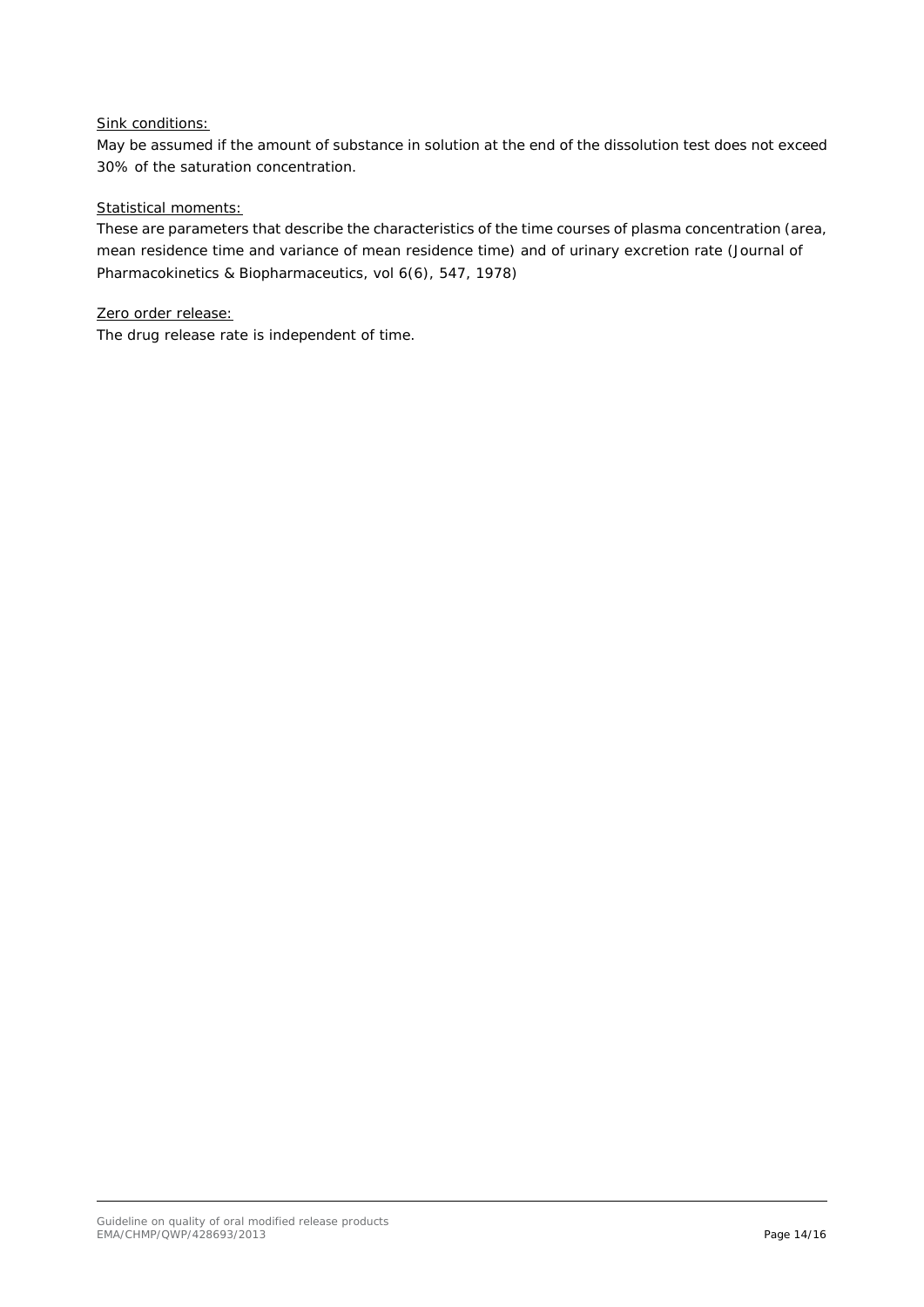## <span id="page-14-0"></span>**Annex 2**

## **1.** *In-vivo* **-** *in-vitro* **correlations (IVIVC)**

A number of techniques may be employed in order to establish an IVIVC. The following levels can be defined:

Level A: representing a point-to-point relationship between the in vitro dissolution curve of the product and the in vivo dissolution curves generated by deconvolution of plasma level data (Wagner-Nelson, Loo-Riegelman, numeric deconvolution) or by other appropriate methods (e.g., modeling approaches based on convolution or differential equations using average data or population pharmacokinetic modeling).

Level B: representing a one point relationship between: a) the mean in vitro dissolution time of the product and either the mean in vivo residence time or the mean in vivo dissolution time by using the principles of statistical moment analysis; or b) the in vitro dissolution rate constant versus the absorption rate constant derived.

Level C: representing a one point relationship between the amount dissolved in vitro at a particular time and one mean pharmacokinetic parameter, e.g. AUC, Cmax or Tmax; if one or several pharmacokinetic parameters correlate to the amount of drug dissolved at several time points of the dissolution profile, a multiple Level C correlation has been established.

## **2. Developing an IVIVC**

### *2.1. Level A*

Recommendations and considerations around the design of an IVIVC study and subsequent IVIVC data analysis can be found in Section II of this Note for Guidance (Pharmacokinetic and Clinical Evaluation; CPMP/EWP/280/96 Corr). Generally, two or more formulations with sufficiently different dissolution profiles and an appropriate reference formulation (for the purpose of deconvolution) with fast drug release (e.g., intravenous administration, oral solution or immediate release formulation) are administered in a cross over study in healthy volunteers. Parent drug levels are quantified as a function of time in blood or plasma. The IVIVC can be modeled directly using plasma concentrations (one step approach) or after deconvolution of the modified release formulation concentration-time profiles relative to the immediate release formulation (two step approach). In order for in vitro dissolution test to serve as a surrogate marker for in vivo behaviour and to be used as a change control tool normally a level A IVIVC is required.

Initial testing of the formulations in a variety of different dissolution tests/conditions at the time of product release allows identification of the dissolution test that provides the most suitable discrimination. The in vitro dissolution testing time points for the formulations used in the IVIVC study should be of sufficient frequency to fully characterise the dissolution profile, including the plateau (e.g., three consecutive points differing by less than 5%). Fewer time points may be chosen for QC testing, but the converse is not true: QC time points are not appropriate for the in vitro component of the IVIVC data set since (1) sparse data may not allow accurate interpolation between points and (2) sampling stopped prior to reaching a plateau translates into incomplete drug release and compromises IVIVC validation.